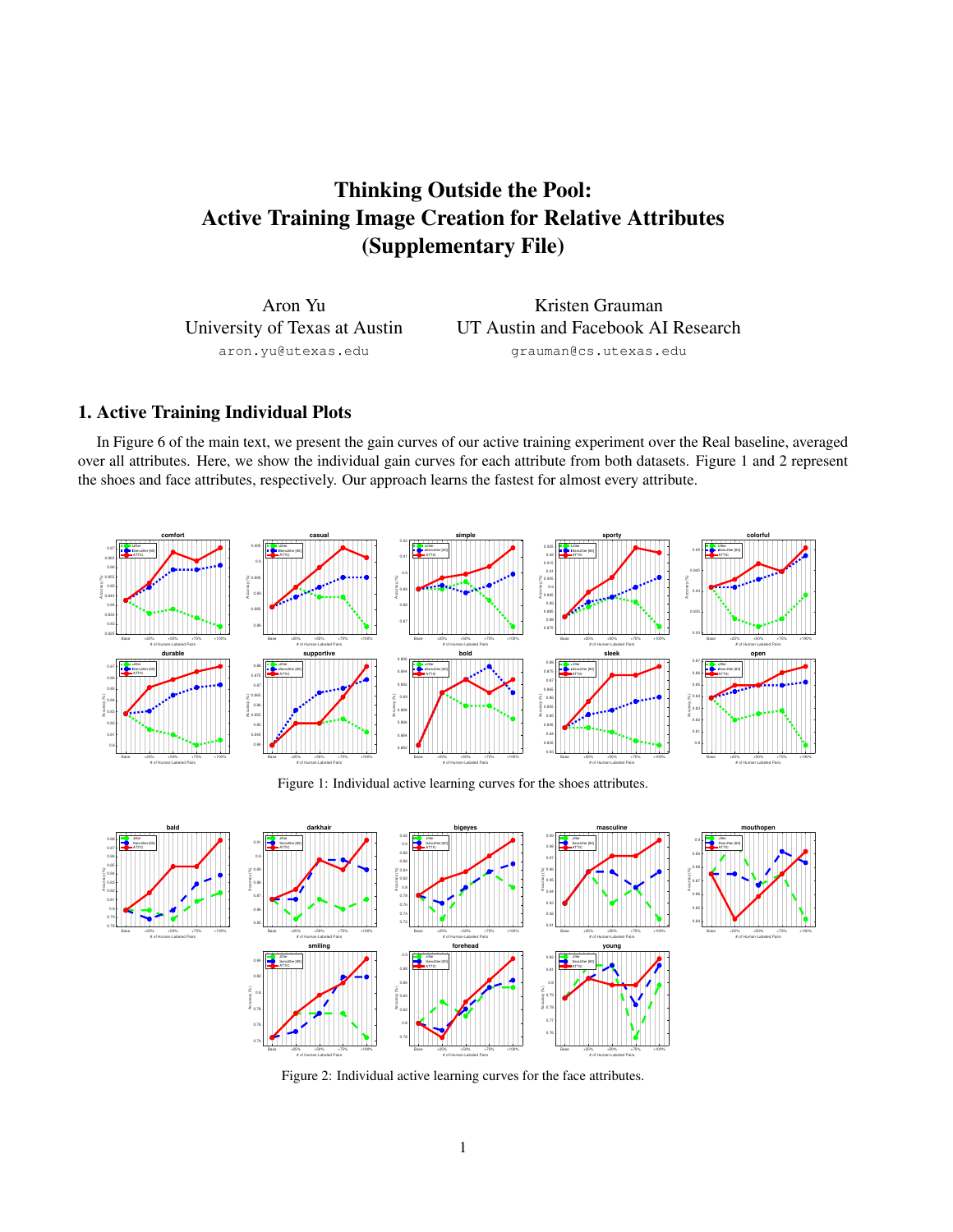#### 2. Shoes Results on Dataset Train/Test Split

The results in the main paper compare our method to the relevant baselines on UT-Zappos50K. Here in Table 1 we show the results reported in [4] alongside our results for the same Zappos train/test split, for completeness. Note that as in [4], for an apples-to-apples comparison, all methods are applied to the same  $64 \times 64$  images. These results use the method exactly as described and applied in the main paper for the "Auto" scenario.

Our method outperforms all the existing methods for the majority of the attributes. Semantic Jitter [4] outperforms ours for *sporty* in the first test set and *open* in the second test set, indicating that those attributes were similarly well-served by that method's heuristic choice for generated images. However, our automated method overall has the advantage.

|            |               | Open  | <b>Sporty</b> | <b>Comfort</b> |
|------------|---------------|-------|---------------|----------------|
|            | RelAttr $[1]$ | 88.33 | 89.33         | 91.33          |
|            | $FG-LP[3]$    | 90.67 | 91.33         | 93.67          |
|            | DeepSTN [2]   | 93.00 | 93.67         | 94.33          |
| $Zap50K-1$ | SemJitter [4] | 95.00 | 96.33         | 95.00          |
|            | ATTIC (ours)  | 95.67 | 96.00         | 95.67          |
|            | RelAttr [1]   | 60.36 | 65.65         | 62.82          |
|            | FG-LP [3]     | 69.36 | 66.39         | 63.84          |
| $Zap50K-2$ | DeepSTN [2]   | 70.73 | 67.49         | 66.09          |
|            | SemJitter [4] | 72.18 | 68.70         | 67.72          |
|            | ATTIC (ours)  | 71.68 | 69.62         | 68.64          |

Table 1: Extension to the result table from [4] that includes our results for the same Zappos splits. All methods are trained and tested on  $64 \times 64$  images for an apples-to-apples comparison.

#### 3. Real+ Baseline

Here we show Real+, which is the same as the Real baseline reported in the main paper, but enhanced to use the additional labeled images used to train the image generator. The rankers are trained with ordered pairs, and all methods tested in the experiments reported in the main paper use the same number  $n$  of ordered pairs. However, the image generator does additionally access attribute-labeled training images (not ordered pairs) to learn how to perform attribute-conditioned generation. For Real+ we attempt to convert those binary attribute labels used by the generator into ordered pairs to bolster training of the ranker for Real. To that end, we use the real-valued attribute strength from the output of an attribute classifier as the pseudoground truth labels to form ordered pairs. For training, we sample an equal number of pseudo pairs using these estimated attribute strength in addition to the existing real pairs.

Tables 2 and 3 show the results, alongside the Real baseline results copied from the main paper. We see that overall the image generator training images have a net neutral effect on the baseline's results. This is an indication that both Real and Real+ suffers from the same sparsity issue, as the images are taken from similar pool of real images. The addition of similarly distributed (real) images lacks the fine-grained details needed to train a stronger model.

|          | Comfort | Casual | <b>Simple</b> | <b>Sporty</b> | Colorful | Durable | Supportive | Bold  | Sleek | <b>Open</b> | Mean  |
|----------|---------|--------|---------------|---------------|----------|---------|------------|-------|-------|-------------|-------|
| Real [2] | 84.26   | 88.58  | 88.99         | 88.18         | 94.10    | 82.83   | 83.96      | 88.25 | 84.35 | 83.87       | 86.74 |
| Real+    | 81.71   | 87.96  | 87.12         | 87.58         | 91.05    | 82.60   | 84.41      | 87.63 | 85.82 | 83.87       | 85.98 |

Table 2: Real+ results for the shoes dataset.

|          | <b>Bald</b> | <b>DarkHair</b> | <b>BigEves</b> | Masculine | MouthOpen Smiling Forehead |       |       | Young | Mean  |
|----------|-------------|-----------------|----------------|-----------|----------------------------|-------|-------|-------|-------|
| Real [2] | 79.80       | 86.77           | 78.18          | 92.96     | 87.50                      | 74.44 | 80.00 | 78.76 | 82.30 |
| Real+    | 81.82       | 86.03           | 80.00          | 92.96     | 86.67                      | 75.94 | 81.21 | 79.28 | 82.99 |

Table 3: Real+ results for the face dataset.